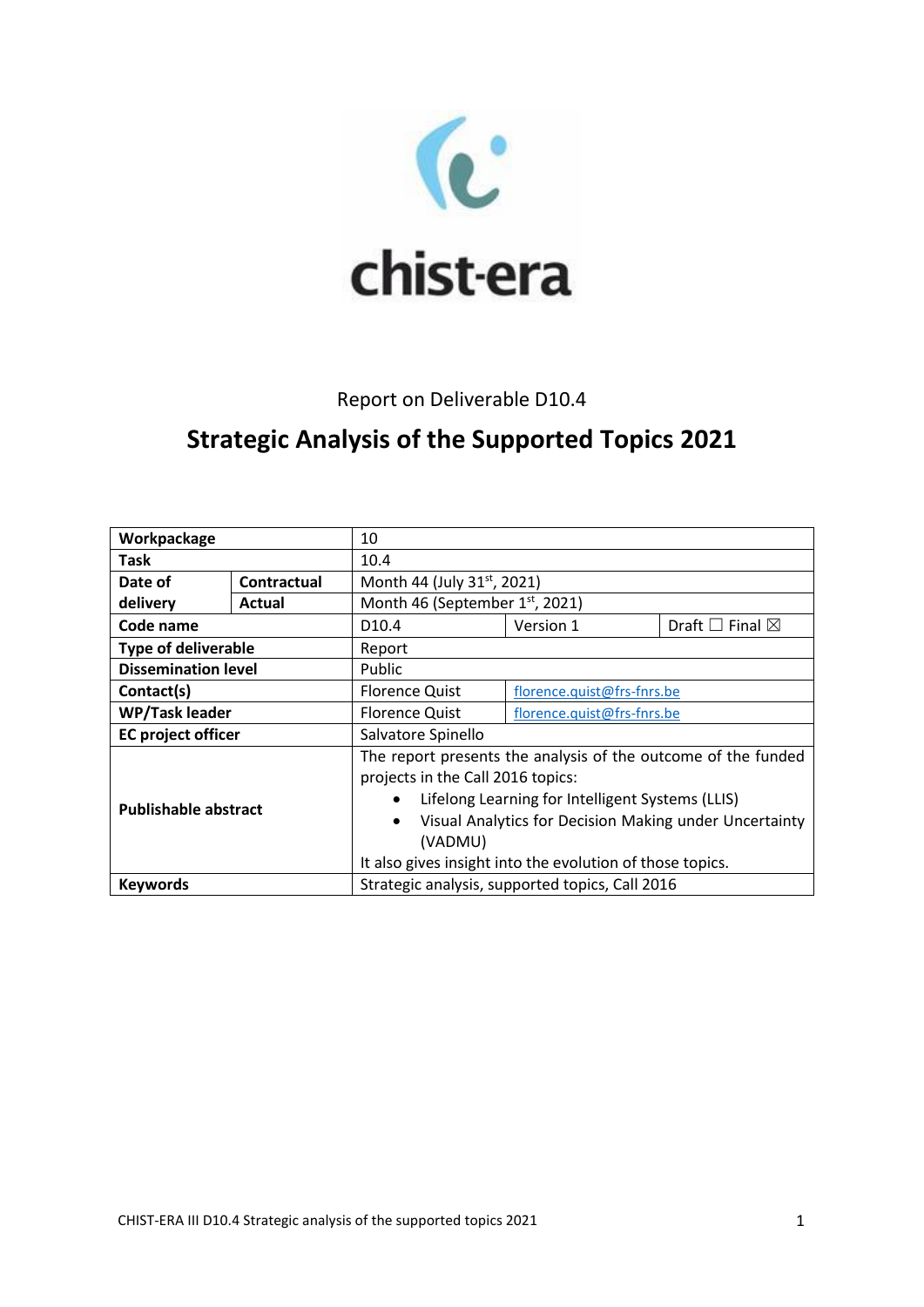

# **Content Table**

|    | а. |                                                                                        |  |
|----|----|----------------------------------------------------------------------------------------|--|
|    | b. | Analysis of the Topic Lifelong Learning for Intelligent Systems (LLIS)  3              |  |
|    | i. |                                                                                        |  |
|    |    |                                                                                        |  |
| c. |    | Analysis of the Topic Visual Analytics for Decision Making under Uncertainty (VADMU) 5 |  |
|    | i. |                                                                                        |  |
|    |    |                                                                                        |  |
|    |    |                                                                                        |  |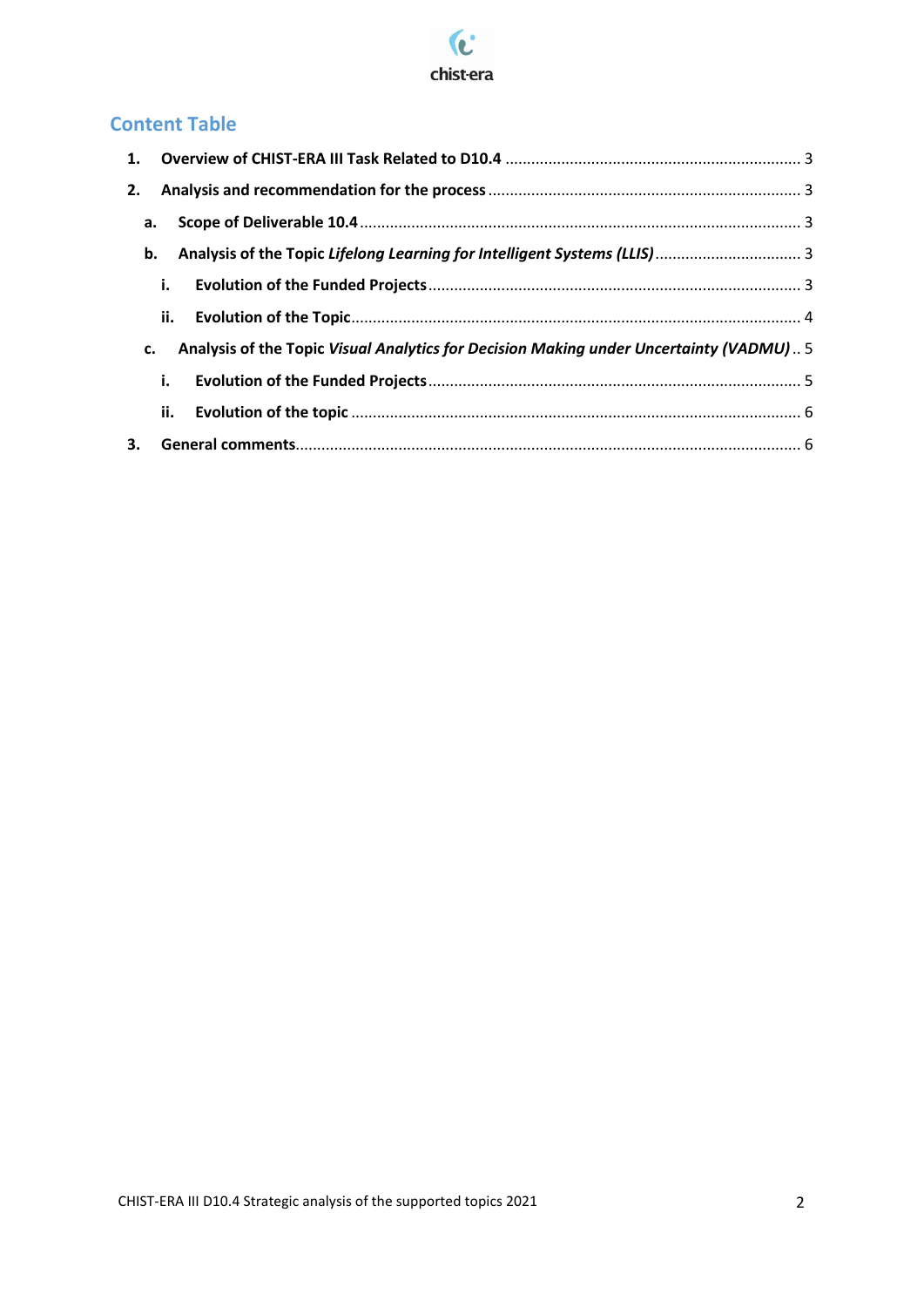

# <span id="page-2-0"></span>**1. Overview of CHIST-ERA III Task Related to D10.4**

The task (T10.2) related to the deliverable 10.4 covers the strategic analysis for the topics funded by CHIST-ERA calls. This task entails an analysis of the results obtained by on-going projects and aims at the definition of suitable criteria for the identification of emerging research communities and their maturity. In addition, an analysis of the needs and opportunities of research projects for specifically identified topics is conducted to determine their compatibility with possible future European programmes. Deliverables of this task, D10.4 and following, will be made available to the FET community and other fora.

## <span id="page-2-1"></span>**2. Analysis and recommendation for the process**

#### <span id="page-2-2"></span>**a. Scope of Deliverable 10.4**

In order to allow for maturation of both funded projects and topic, deliverable 10.4 focuses on the topics of the Call 2016:

- Lifelong Learning for Intelligent Systems (LLIS)
- Visual Analytics for Decision Making under Uncertainty (VADMU)

Projects of the Call 2016 finished in 2021. During their lifetime, the corresponding research communities could form, exchange and present their vision of the future of their topics thanks to 2 editions of the CHIST-ERA yearly projects seminar<sup>1</sup>.

This deliverable draws on the work performed in task 9.1 Project follow-up and monitoring (for projects from all calls except Call 2017) and in task 10.1 Project Seminar organisation.

#### <span id="page-2-3"></span>**b. Analysis of the Topic** *Lifelong Learning for Intelligent Systems (LLIS)*

#### **i. Evolution of the Funded Projects**

<span id="page-2-4"></span>The CHIST-ERA consortium funded three projects in the LLIS topic. The table below details the specific scope of each project.

| <b>Name</b>   | <b>Project goals</b>                                                             |  |  |
|---------------|----------------------------------------------------------------------------------|--|--|
|               | Autonomous Lifelong learning intelLigent Systems                                 |  |  |
|               | Evaluation of Human Assisted Lifelong Learning Systems (HALLS)                   |  |  |
|               | Evaluation of the cost and benefit of human interaction across time<br>$\bullet$ |  |  |
|               | Derivation of existing metrics to evaluation HALLS                               |  |  |
| <b>ALLIES</b> | Creation of protocols, corpora to foster a research community                    |  |  |
|               | Implementation of an open platform for reproducible research evaluation          |  |  |
|               | Proof of concept on two modalities:                                              |  |  |
|               | Machine translation                                                              |  |  |
|               | Speaker diarization                                                              |  |  |
|               | <b>Dynamically Evolving Long-Term Autonomy</b>                                   |  |  |
|               | Reinforcement learning: agent repeatedly interacts with environment              |  |  |
| <b>DELTA</b>  | Maximization of long-term reward<br>$\bullet$                                    |  |  |
|               | Three key issues addressed - Planning, exploration and task decomposition        |  |  |

<sup>&</sup>lt;sup>1</sup> Project Seminar 2020 had to be cancelled due to the health crisis

l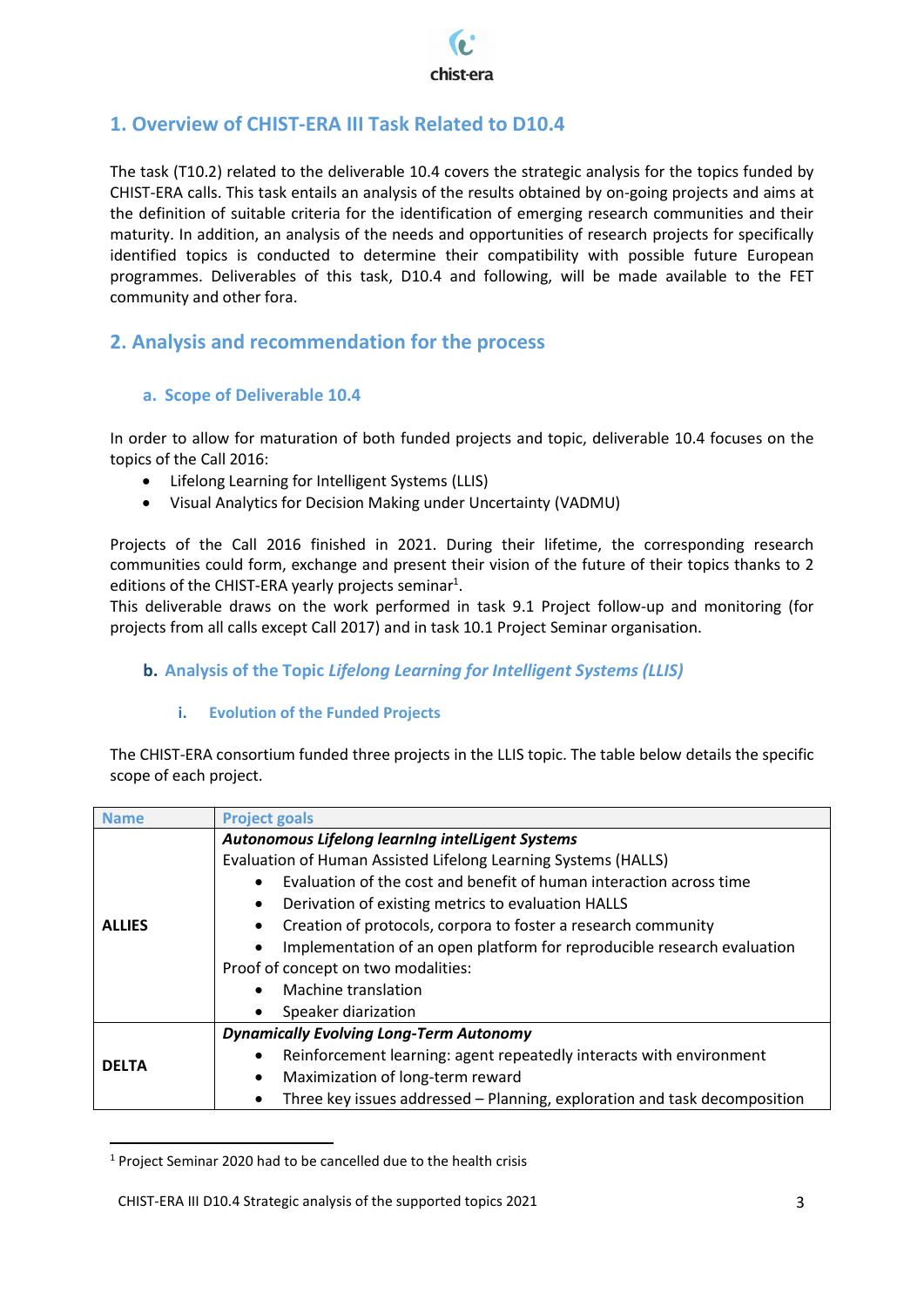# chist-era

|                | Application domain: microgrids<br>$\bullet$                                            |  |  |
|----------------|----------------------------------------------------------------------------------------|--|--|
|                | Gradual changes: seasonal variations<br>$\circ$                                        |  |  |
|                | Abrupt changes: battery failure<br>$\circ$                                             |  |  |
|                | Learning to Interact with Humans by Lifelong Interaction with Humans                   |  |  |
|                | Lifelong Learning applied to dialogue systems - User interaction and feedback provided |  |  |
|                | to system to obtain additional supervision to improve the system                       |  |  |
| <b>LIHLITH</b> | Reduction of the amount of annotated interactions<br>$\bullet$                         |  |  |
|                | Lowering of the cost of deployment<br>$\bullet$                                        |  |  |
|                | Improvement of the quality on deployment across time<br>$\bullet$                      |  |  |

From the progress reports submitted by the participating teams and the review reports by the scientific experts appointed by CHIST-ERA, we can conclude that in general the projects progressed according to the initial plan and generated relevant results, as detailed in the table below:

| <b>Name</b>    | <b>Major project outcomes</b>                                                                   |
|----------------|-------------------------------------------------------------------------------------------------|
|                | Organization of open challenges (publicly available corpora, protocols, baselines)<br>٠         |
| <b>ALLIES</b>  | Set up of an operational platform for reproducible evaluation of HALLS                          |
|                | Follow-up of the CHIST-ERA project with MSCA RISE ESPERANTO project                             |
|                | Development of novel algorithms that address three key issues of lifelong learning<br>$\bullet$ |
| <b>DELTA</b>   | Publicly available simulator based on data from a real microgrid<br>٠                           |
|                | Development of an integrated system that implements the algorithms on the<br>٠                  |
|                | simulator                                                                                       |
|                | Improvement of results after deployment, especially in new domains<br>$\bullet$                 |
| <b>LIHLITH</b> | Development of an open evaluation method, four open benchmarks<br>٠                             |
|                | Dissemination: 2 paper awards and 2 Google faculty research awards<br>٠                         |
|                | Successful commercial exploitation $\rightarrow$ 5 follow-up projects/collaborations            |

#### **ii. Evolution of the Topic**

<span id="page-3-0"></span>As part of the projects seminar's format, the projects in the same topic were invited each year to reflect on their progress and on the key challenges that still need to be tackled in their specific field. They produced presentations that are made public and available from the CHIST-ERA website [\(http://www.chistera.eu/funded-topics\)](http://www.chistera.eu/funded-topics). The following challenges were identified during the 2021 project seminar:

- Transition from simulation to real-world applications
	- o Scalability and responsiveness with an emphasis on performance increase, robustness and flexibility
	- $\circ$  Access to more data, potentially with more modalities improvements beyond the state of the art
- Challenges of implementing AI systems
	- o Ethics, privacy, discrimination, etc.
	- o Trust, explainability, formal verification of actions
- Need for additional support for technology transfer
	- o Industrial contacts need to build networks of academic and commercial collaborators
	- o Entrepreneur backing for potential start-ups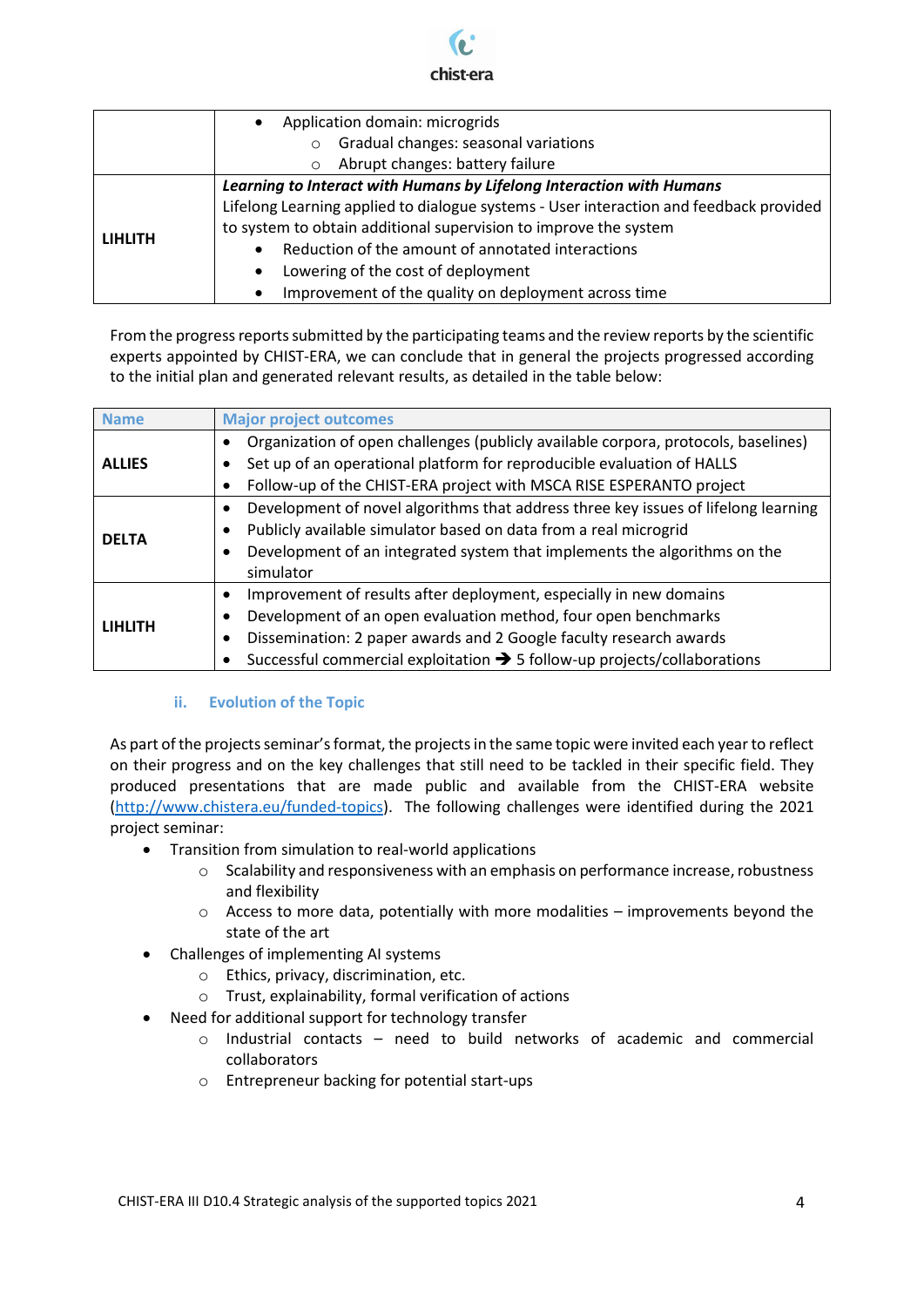

#### <span id="page-4-0"></span>**c. Analysis of the Topic** *Visual Analytics for Decision Making under Uncertainty (VADMU)*

#### **i. Evolution of the Funded Projects**

<span id="page-4-1"></span>The CHIST-ERA consortium funded two projects in the VADMU topic. The table below details the specific scope of each project.

| <b>Name</b>      | <b>Project goals</b>                                                                           |  |  |
|------------------|------------------------------------------------------------------------------------------------|--|--|
|                  | <b>Interactive and Visual Analysis of Networks</b>                                             |  |  |
| <b>IVAN</b>      | Creation of a visual analysis system for the exploration of dynamic or time-<br>$\bullet$      |  |  |
|                  | dependent networks using modern clustering methods                                             |  |  |
|                  | <b>PROgressive Visual Decision-making for Digital Humanities</b>                               |  |  |
|                  | Assess and track the degree of uncertainty of Digital Humanities research objects<br>$\bullet$ |  |  |
| <b>PROVIDEDH</b> | Evaluate how they are affected by application of different computational models                |  |  |
|                  | Covey the evolution of uncertainty with interactive multimodal interfaces that<br>$\bullet$    |  |  |
|                  | progressively adapt to the moment of decision-making                                           |  |  |

Together, those projects address the following issue:

- Understanding the reliability, scope and accuracy of big data analysis systems
- Communicate these aspects to users in an intuitive manner
- Development of new analysis tools to support trusted an efficient decision making under uncertainty
- Explorations of ensembles and parameter spaces of algorithms
- Participatory design workshops to identify questions and capture the users' mental models
- Proposals to convey uncertainty in different application scenarios and measured how this affected collective and/or individual sensemaking

From the progress reports by the participating teams and the review reports by the scientific experts appointed by CHIST-ERA, we can conclude that projects progressed generally according to the initial plan and generated relevant results, as detailed in the table below:

| <b>Name</b>      | <b>Major project outcomes</b>                                                                                                                                                                                                                                                                                                                                                                                                                                                                                                                                |
|------------------|--------------------------------------------------------------------------------------------------------------------------------------------------------------------------------------------------------------------------------------------------------------------------------------------------------------------------------------------------------------------------------------------------------------------------------------------------------------------------------------------------------------------------------------------------------------|
| <b>IVAN</b>      | • Organization of two full-day Creative Visualization Opportunities (CVO) Workshops to<br>identify questions and capture the users' mental models<br>Development of novel algorithms based on graph Slepians for network clustering<br>$\bullet$<br>Comparison of multiple network clustering by integrating Prior Knowledge into clustering<br>٠<br>process<br>• Development of novel techniques suitable for exploring networks and their clustering in<br>the presence of uncertainties                                                                   |
| <b>PROVIDEDH</b> | • Literature review on visualization for the digital humanities<br>Development of uncertainty taxonomy through different evaluation techniques carried<br>$\bullet$<br>out alongside experts<br>• Active participation in VIS/DH conferences (DARIAH, IEEE VIS, DH conferences)<br>Development of a collaborative platform that enables collective reasoning and<br>٠<br>sensemaking on a corpus with a focus on uncertainty management and representation<br>Application of visualization techniques aimed at depicting uncertainty in distinct DH<br>tasks |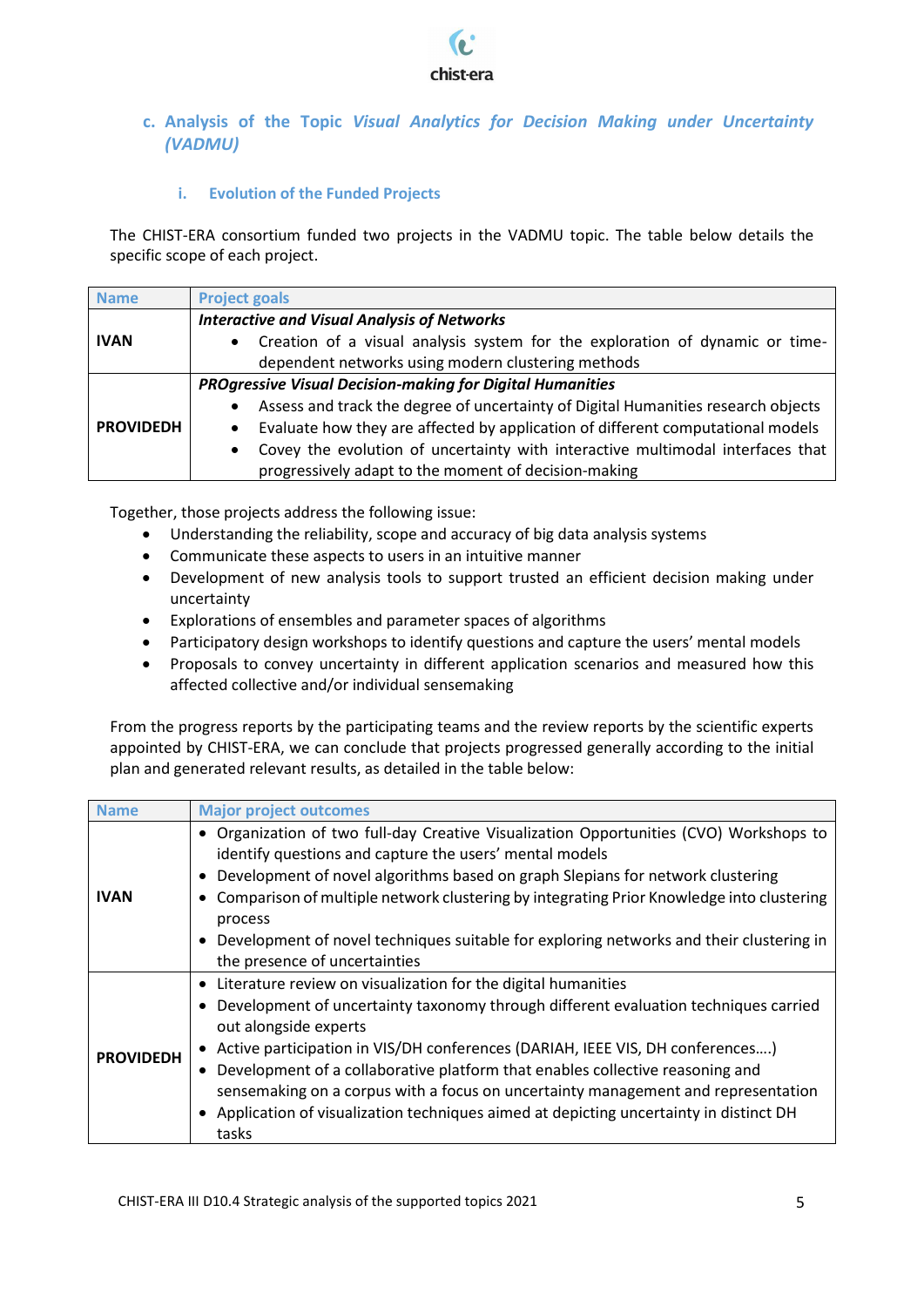

#### **ii. Evolution of the topic**

<span id="page-5-0"></span>As part of the projects seminar's format, the projects in the same topic were invited each year to reflect on their progress and on the key challenges that still need to be tackled in their specific field. They produced presentations that are made public and available from the CHIST-ERA website [\(http://www.chistera.eu/funded-topics\)](http://www.chistera.eu/funded-topics). The following challenges were identified during the 2021 Projects Seminar:

- Fostering the transfer of exploration methodologies when data is uncertain between different application areas of visualization research
- Shortening the development cycle for visual decision-making tools
- Refining evaluation strategies for visual decision-making tools
	- o Taking into account the degree of trust and confidence users have in the systems
	- o Identifying common elements that make these tools useful in different application domains

### <span id="page-5-1"></span>**3. General comments**

Based on the scope of the supported topics and the progress and analysis of the funded projects about what still needs to be investigated, certain future calls from the Horizon Europe EIC Work Programme 2021-2022 are identified as being of interest to the CHIST-ERA Call 2016 research communities.

| <b>Topic</b> | Relevant Horizon Europe Work programme: relevant topics of WP 2021-2022                                                                                                                                                                                                                                                                                                                                                                                                                                                                                                                                                                                                                                                                                                                                                                                                                                                                                                                                                                                        |
|--------------|----------------------------------------------------------------------------------------------------------------------------------------------------------------------------------------------------------------------------------------------------------------------------------------------------------------------------------------------------------------------------------------------------------------------------------------------------------------------------------------------------------------------------------------------------------------------------------------------------------------------------------------------------------------------------------------------------------------------------------------------------------------------------------------------------------------------------------------------------------------------------------------------------------------------------------------------------------------------------------------------------------------------------------------------------------------|
|              | <b>EIC funding schemes</b>                                                                                                                                                                                                                                                                                                                                                                                                                                                                                                                                                                                                                                                                                                                                                                                                                                                                                                                                                                                                                                     |
|              | EIC Transition open - for further valorisation of the projects research results<br>EIC Transition funds innovation activities that go beyond the experimental<br>proof of principle in laboratory. It supports both the maturation and<br>validation of your novel technology in the lab and in relevant application<br>environments (by making use of prototyping, formulation, models, user<br>testing or other validation tests) as well as the development of a business<br>case and business model towards the innovation's future commercialisation.<br>EIC Pathfinder open - for tackling the identified challenges of the research<br>area<br>EIC Pathfinder Open involves interdisciplinary research and development. By<br>bringing diverse areas of research together, often with different perspectives,<br>terminologies and methodologies, within individual projects and within a<br>portfolio of projects, really new things can be generated and entirely new<br>areas of research can be opened up. It is up to you to compose the team that |
|              | you need, that you can learn from, and that you can move forward with.                                                                                                                                                                                                                                                                                                                                                                                                                                                                                                                                                                                                                                                                                                                                                                                                                                                                                                                                                                                         |
| <b>LLIS</b>  | HORIZON-CL4-2021-HUMAN-01-01: Verifiable robustness, energy efficiency and<br>transparency for Trustworthy AI: Scientific excellence boosting<br>industrial<br>competitiveness (AI, Data and Robotics Partnership) (RIA)<br><b>Expected Outcome:</b><br>World-class transparent, explainable, accountable and trustworthy AI, based<br>on smarter, safer, secure, resilient, accurate, robust, reliable and dependable<br>solutions.<br>Improved AI solutions aiming to meet the industrial 253 requirements in terms<br>of autonomy, accuracy, safety, repeatability, robustness, resilience, security,<br>etc.                                                                                                                                                                                                                                                                                                                                                                                                                                               |